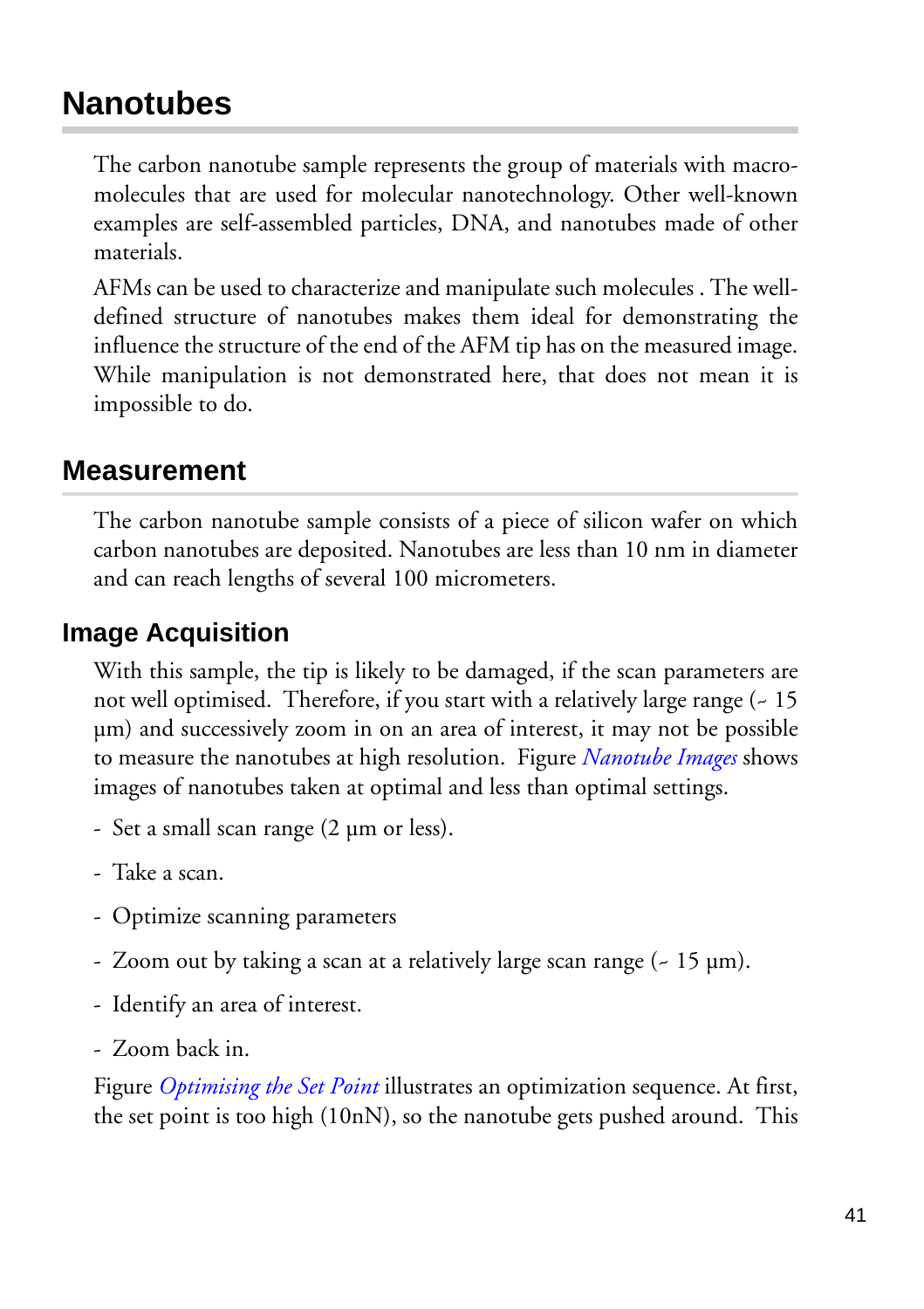#### **NANOTUBES**



*Nanotube Images: Left: blunt tip and set point too high (19 nN). Right: sharp tip and better set point (2nN).* 

makes it appear streaky and not as wide as it should be. With the Set Point lowered, the nanotube is imaged more stably. Note that the dirt that was pushed to the side in the first scan is visible on the side of the second scan.



*Optimising the Set Point: Left: force set point (10 nN) is too high, right: lower force set point (2 nN), note dirt moved around by the previous measurement with too high force set point.*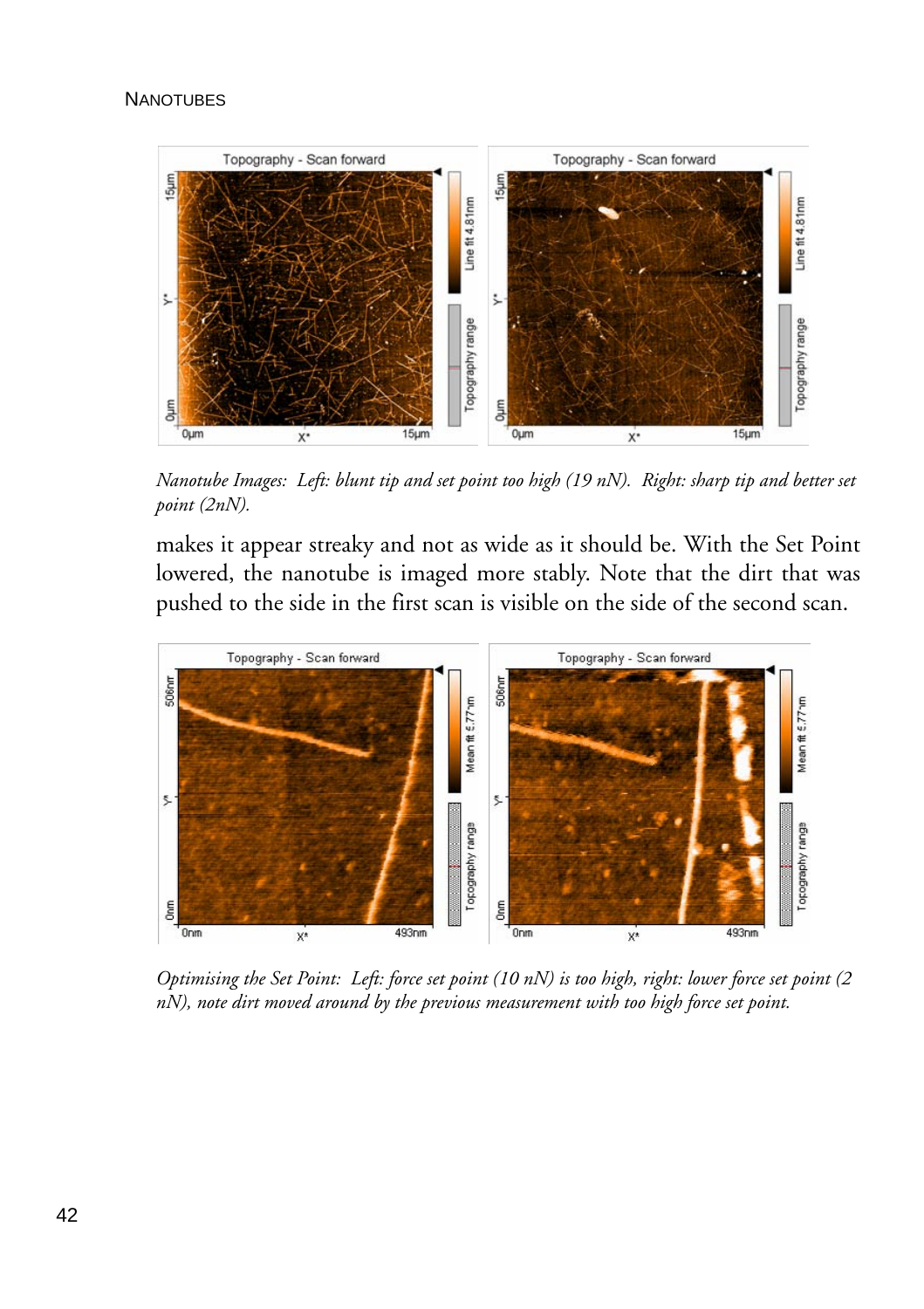## **Image Analysis**

### **Length**

Use the length tool to measure the length of various nanotubes. For best results, measure the straighter nanotubes, as the curved or bent ones may be difficult to measure. Compare the lengths of the longer nanotubes to the shortest ones, and note the wide variations.

## **Height and Width**

Use the section tool to measure the height and the width of a nanotube. First, use the line section tool to draw a line perpendicular to the axis of the nanotube to be measured. Then measure the nanotube height using the distance tool, and measure the width using the length tool. Figure *Nanotube Cross Section Measurements* shows how tip sharpness affects the measurements.

#### **Tip Geometry**

In theory, nanotubes are cylindrical. The above measurements indicate that the vertical distance between the top of one nanotube and the silicon substrate is around 3.6 nm, which is the nominal diameter. The width measurements, however, clearly do not represent a cylinder with this diameter.

The reason for this discrepancy is that the horizontal measurements are limited by the shape of the end of the tip. A simple model of the end of the tip is a sphere. When a sphere scans over a cylinder that is smaller than the sphere radius, the measured topography will be a cut-off cylinder with a radius equal to the sum of the radii of the tip and the cylinder. The top of the cut-off cylinder will have the same height as the actual cylinder (i.e. the nanotube.), as illustrated in figure *Nanotube-tip Geometry*.

Notice that the shape of the tip does not permit it to touch the silicon surface at the edge of the nanotube. Since the tip is approximately spherical, there is a significant area of the silicon surface on either side of the nanotube that it cannot touch. At the point where it does touch the silicon surface, a right triangle can be constructed to approximate the actual tip radius, as shown in figure *Nanotube-tip Geometry*.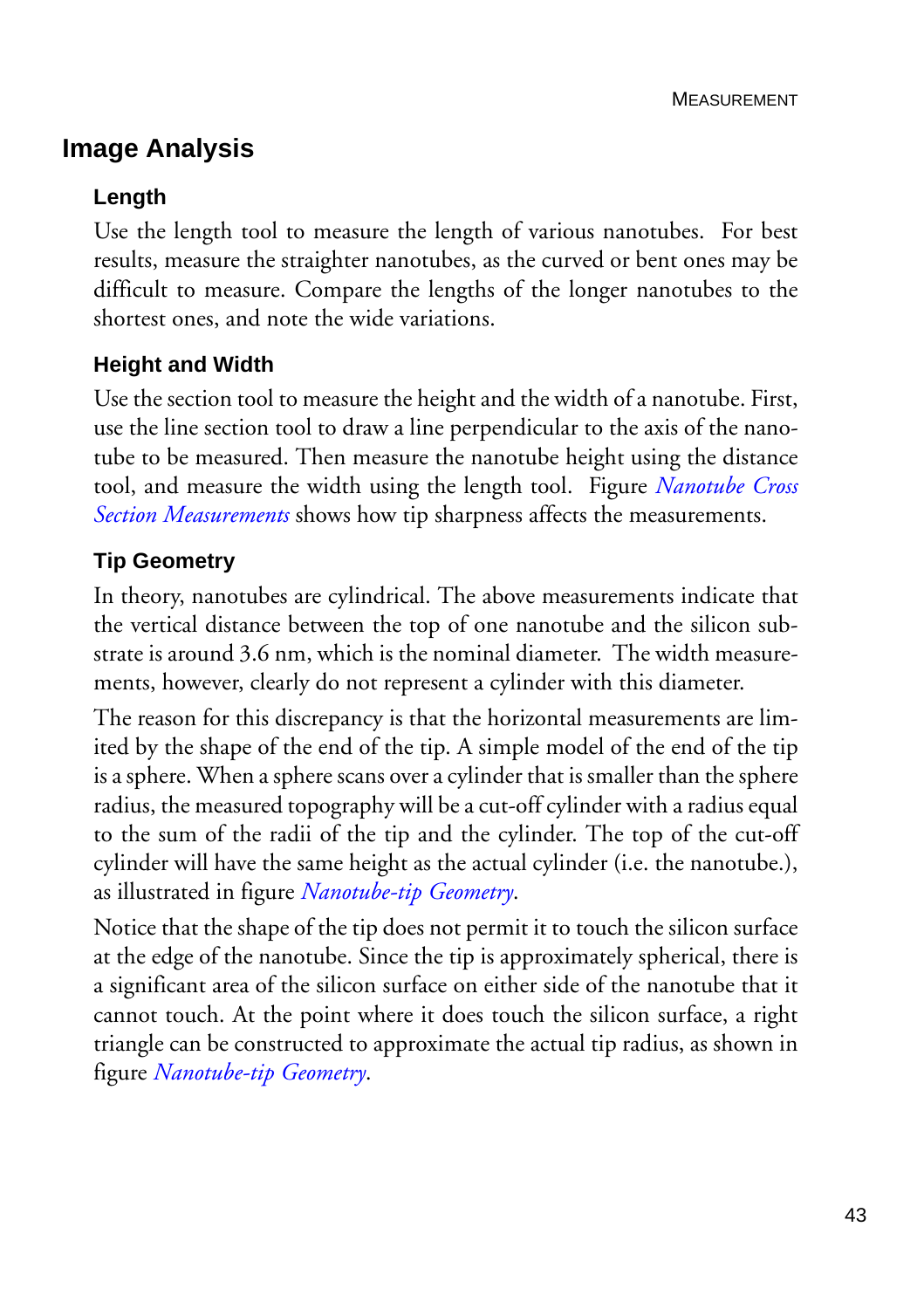#### **NANOTUBES**



*Nanotube Cross Section Measurements: Left: with sharp tip, height is 3.7 nm, width is 20 nm; right: with blunt tip, height is 3.6 mm, width is 47 nm.*



*Nanotube-tip Geometry: The larger circle represents the end of the tip, where it is approximately spherical. The smaller circle is the cross sectional view of a nanotube. By setting up a right triangle whose hypotenuse is the line joining the centers of the two circle, it is possible to calculate the tip radius.*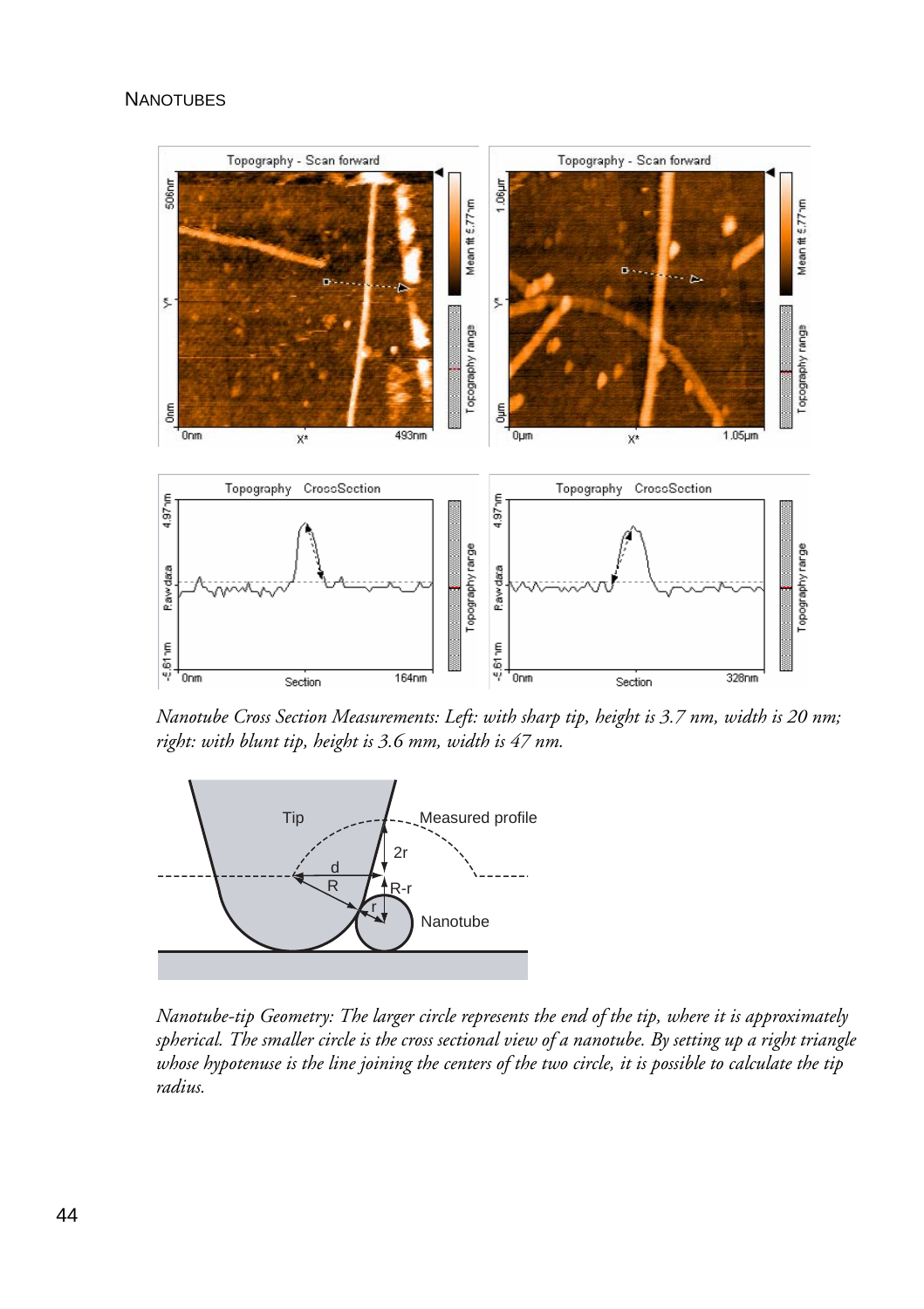One leg of the triangle has length d, which is the horizontal distance measured from the highest point on the nanotube to the point where the tip touches the silicon. The other leg is R-r, which is the radius of the tip minus the radius of the nanotube. The hypotenuse is the sum of the two radii. Using the Pythagorean relationship, we find that:

$$
(R - r)2 + d2 = (R + r)2
$$
  
R<sup>2</sup> - 2rR + r<sup>2</sup> + d<sup>2</sup> = R + 2rR + r<sup>2</sup>  
d<sup>2</sup> = 4rR  
R =  $\frac{d^{2}}{4r}$ 

Entering the values determined from the analysis in figure *Nanotube Cross Section Measurements* (p.44) (d=10 nm and 23.5 nm and r=1.8 nm) gives a tip radius R of approximately 14 nm for the sharp tip. This is reasonable, considering that the nominal tip radius given by the manufacturer is 10 nm. For the blunt tip  $(d=10 \text{ nm}$  and  $23.5 \text{ nm}$  and  $r=1.8 \text{ nm}$ , the tip radius becomes 77 nm.

# **Carbon Nanotubes**

A carbon nanotube is, as the name suggests, a tiny cylinder composed of carbon atoms. More specifically, it is a lattice of graphitic carbon rolled into a tube. Figure *Nanotube Molecular Structure* (p.46) shows an example of the molecular structure of a carbon nanotube. The ends of the tube in figure *Nanotube Molecular Structure* (p.46) are not capped, but it is possible to seal a nanotube at both ends with a fullerene. A fullerene is similar to a nanotube in molecular structure, but it is spherical rather than cylindrical.

The bonds that hold nanotubes together are entirely sp2 bonds, as in graphite. These bonds are stronger than the chemical bonds of diamonds, making nanotubes very durable. Nanotubes naturally align themselves into bundles held together by Van der Waals forces.